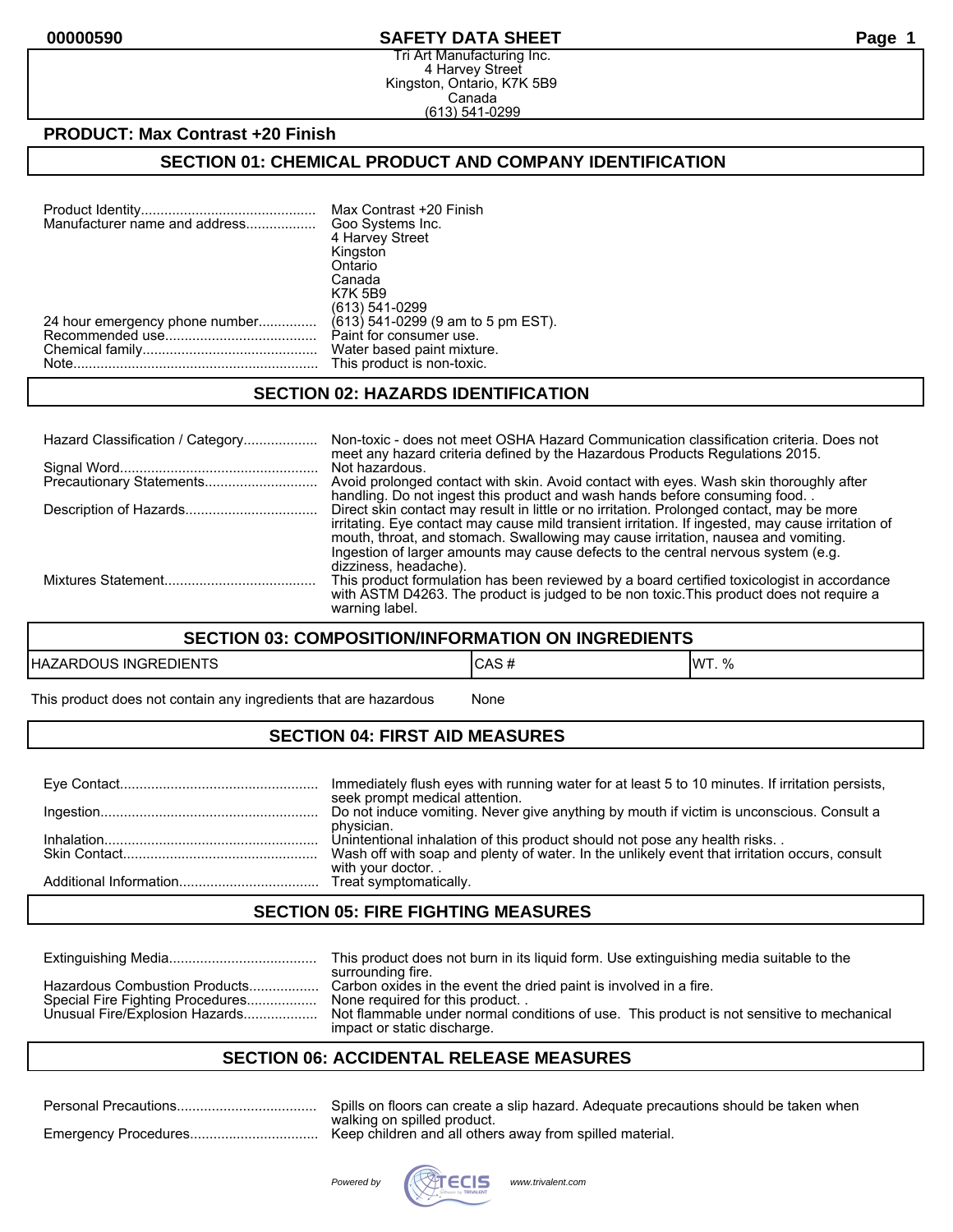## **PRODUCT: Max Contrast +20 Finish**

# **SECTION 06: ACCIDENTAL RELEASE MEASURES**

Methods / Materials For Containment........... Use suitable absorbent materials such as cloth, rags, sponges, or paper towels . Clean Up....................................................... Contain and wipe up the spill with absorbent material or cloth. Rinse the cloth with water and repeat the process until surface is clean and dry of spilled material .

## **SECTION 07: HANDLING AND STORAGE**

| Avoid contact with skin, eyes and clothing. Wash thoroughly after handling. Keep away                                                                                                                                     |
|---------------------------------------------------------------------------------------------------------------------------------------------------------------------------------------------------------------------------|
| from extreme heat and flame. Keep containers tightly closed when not in use.<br>Store in a cool, dry, well ventilated area. Do not freeze. Recommended storage<br>temperature: $0 - 30^{\circ}$ C (32 - 86 $^{\circ}$ F). |

### **SECTION 08: EXPOSURE CONTROLS/PERSONAL PROTECTION**

| <b>IINGREDIENTS</b>                                                    | TWA            | <b>ACGIH TLV</b><br>STEL                                                                                                                                                                                                                                                     | IPEL           | <b>OSHA PEL</b><br><b>STEL</b> | <b>NIOSH</b><br>IREL |
|------------------------------------------------------------------------|----------------|------------------------------------------------------------------------------------------------------------------------------------------------------------------------------------------------------------------------------------------------------------------------------|----------------|--------------------------------|----------------------|
| This product does not<br>contain any ingredients<br>that are hazardous | Not applicable | Not applicable                                                                                                                                                                                                                                                               | Not applicable | Not applicable                 | Not applicable       |
|                                                                        |                | No personal protective equipment is necessary when handling or using this product.<br>No special protective clothing is required to use this product.<br>Take the necessary precautions to avoid liquid contact with eves.<br>No gloves are required to handle this product. |                |                                |                      |

Engineering Controls..................................... No special ventilation requirements are necessary for this product.

#### **SECTION 09: PHYSICAL AND CHEMICAL PROPERTIES**

| Auto Ignition Temperature (deg C)<br>Upper Flammable Limit (% Vol)<br>Lower Flammable Limit (% Vol)<br>Coefficient of Water/Oil Distribution | Liguid.<br>Grey.<br>Mild odour.<br>No data.<br>Similar to water.<br>Similar to water.<br>Non-flammable.<br>Not applicable.<br>Not applicable.<br>Not applicable.<br>No data.<br>71-75% (water).<br>27 g/gal or 7.1 g/L - SW846 M8260 Test Method.<br>90 - 1,000 poise. |
|----------------------------------------------------------------------------------------------------------------------------------------------|------------------------------------------------------------------------------------------------------------------------------------------------------------------------------------------------------------------------------------------------------------------------|
|----------------------------------------------------------------------------------------------------------------------------------------------|------------------------------------------------------------------------------------------------------------------------------------------------------------------------------------------------------------------------------------------------------------------------|

## **SECTION 10: STABILITY AND REACTIVITY**

| Stable under the recommended storage and handling conditions prescribed.<br>Hazardous Products Of Decomposition None known, refer to hazardous combustion products in Section 5.<br>There are no known incompabilities. |  |
|-------------------------------------------------------------------------------------------------------------------------------------------------------------------------------------------------------------------------|--|
|-------------------------------------------------------------------------------------------------------------------------------------------------------------------------------------------------------------------------|--|

# **SECTION 11: TOXICOLOGICAL INFORMATION**

| <b>INGREDIENTS</b> | C50 | LD <sub>50</sub> |
|--------------------|-----|------------------|
|                    |     |                  |

This product does not contain any ingredients that are hazardous Not applicable Not applicable

Powered by **WATECIS** www.trivalent.com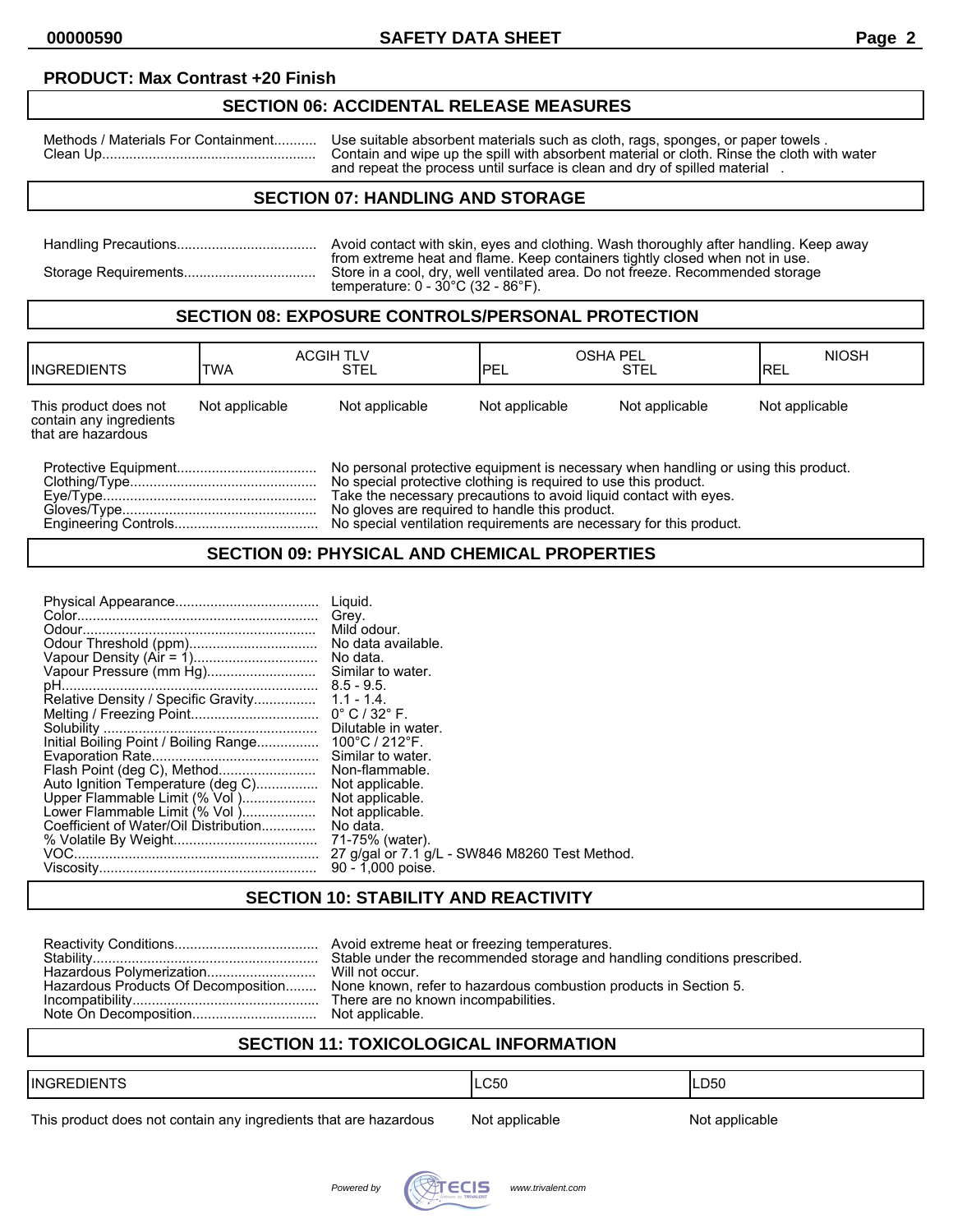# **PRODUCT: Max Contrast +20 Finish**

# **SECTION 11: TOXICOLOGICAL INFORMATION**

|                               | Skin and eve contact are possible routes of exposure. Mists and vapours are unlikely to be<br>generated during intended use of this product. Do not take internally or ingest this product.                                                                                                                                                                                                                                                 |
|-------------------------------|---------------------------------------------------------------------------------------------------------------------------------------------------------------------------------------------------------------------------------------------------------------------------------------------------------------------------------------------------------------------------------------------------------------------------------------------|
| Effects Of Acute Exposure     | Ingestion of large amounts may be harmful. If product is heated or mists are formed,<br>inhalation may cause irritation to the nose, throat and respiratory tract. Direct skin contact<br>may result in little or no irritation. Prolonged contact may be more irritating. Eye contact<br>may cause mild transient irritation. May cause irritation of mouth, throat, and stomach.<br>Swallowing may cause irritation, nausea and vomiting. |
|                               | None known.                                                                                                                                                                                                                                                                                                                                                                                                                                 |
|                               | None of the ingredients in this product are classified as carcinogens by the IARC, ACGIH<br>or NTP.                                                                                                                                                                                                                                                                                                                                         |
| Aggravated Medical Conditions | None are anticipated under normal use.<br>Use of this product following our recommended instructions should not cause any health<br>hazards, other than those indicated above                                                                                                                                                                                                                                                               |

## **SECTION 12: ECOLOGICAL INFORMATION**

### **SECTION 13: DISPOSAL CONSIDERATIONS**

| Appropriate Disposal Considerations<br>Properties Affect Disposal | Empty containers should be recycled in accordance with local municipal recycling<br>practices. Containers that are not empty should be brought to your local waste paint<br>recycling facility<br>Wherever possible unused paint should be brought to your local waste paint facility.<br>None anticipated. |
|-------------------------------------------------------------------|-------------------------------------------------------------------------------------------------------------------------------------------------------------------------------------------------------------------------------------------------------------------------------------------------------------|
|                                                                   | Wherever possible, paint should not be washed down the sewer.                                                                                                                                                                                                                                               |
|                                                                   |                                                                                                                                                                                                                                                                                                             |

## **SECTION 14: TRANSPORT INFORMATION**

| Transport Hazard Classification<br>Guidance on transport by air (IATA)<br>Guidance for transportation by ship (IMO) | Not regulated.<br>Not regulated.<br>This product is not classified as a dangerous good per IATA Dangerous Goods<br>Regulations.<br>This product is not classified as a dangerous good and is therefore not regulated when<br>transported on a ship. |
|---------------------------------------------------------------------------------------------------------------------|-----------------------------------------------------------------------------------------------------------------------------------------------------------------------------------------------------------------------------------------------------|
|                                                                                                                     |                                                                                                                                                                                                                                                     |

# **SECTION 15: REGULATORY INFORMATION**

| Globally Harmonized System Classification                         | Not classified.<br>The ingredients in this product appear on the DSL.<br>This product does not contain any formaldehyde per Japanese Regulation 112. There is a<br>trace amount of Ammonia which is listed on the Appended Table 2 of the Poisonous and<br>Deleterious Substances Control Act #122 of 2011. |
|-------------------------------------------------------------------|-------------------------------------------------------------------------------------------------------------------------------------------------------------------------------------------------------------------------------------------------------------------------------------------------------------|
|                                                                   | This product is not considered hazardous.                                                                                                                                                                                                                                                                   |
| SARA TITLE III<br>Section 302 - Extremely Hazardous  None.        |                                                                                                                                                                                                                                                                                                             |
| Substances<br>Section 311/312 - Hazard Categories Not applicable. |                                                                                                                                                                                                                                                                                                             |
|                                                                   | Toxic Chemical constituents above de minimus concentrations.                                                                                                                                                                                                                                                |
| EPA Hazardous Air Pollutants (HAPS)<br>40CFR63                    | None.                                                                                                                                                                                                                                                                                                       |
|                                                                   | 3209.10.00.20.<br>cancer or reproductive toxicity.                                                                                                                                                                                                                                                          |